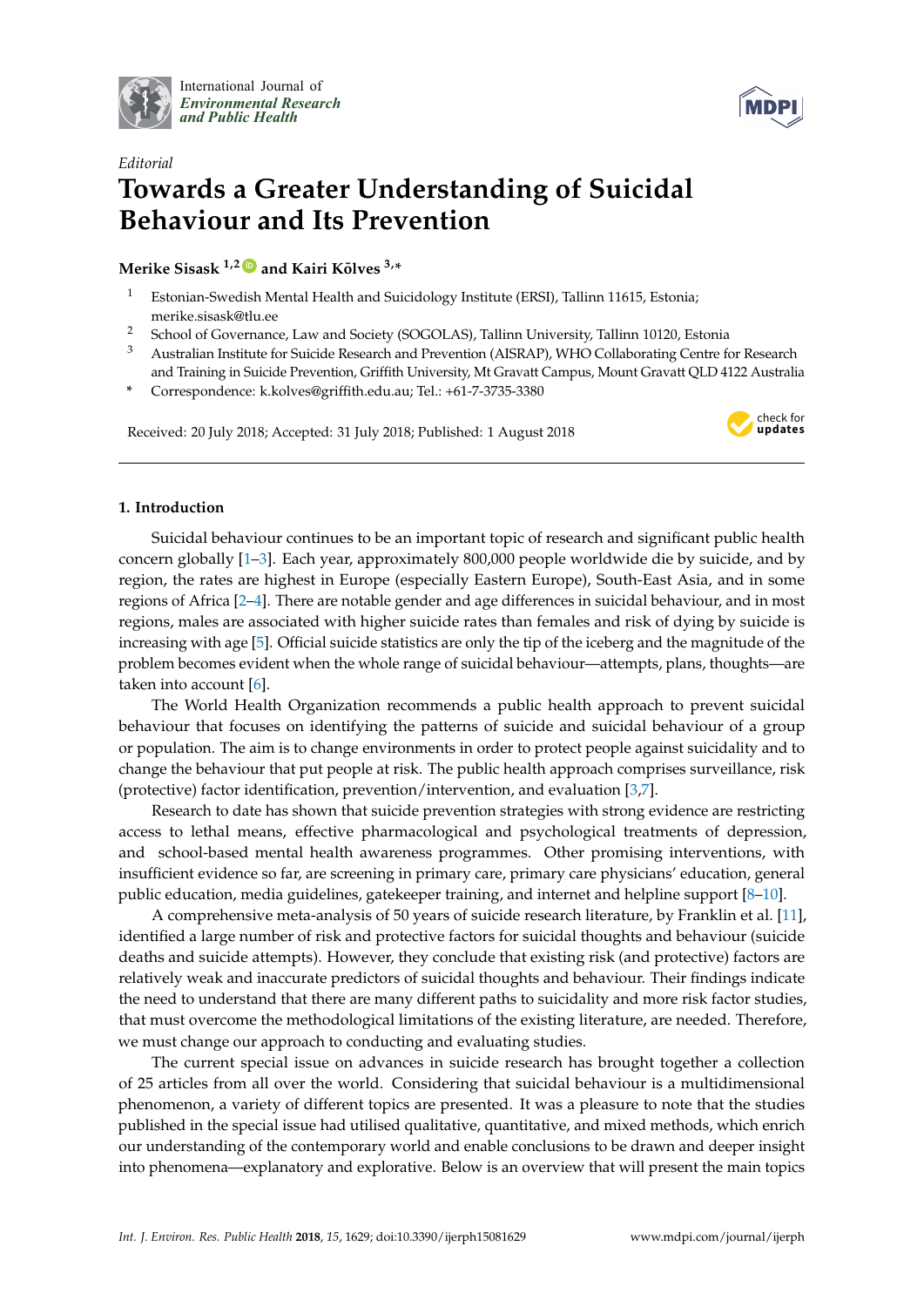of the special issue on advances of suicide research, what value the published studies add to existing knowledge, and what remains for future research.

## **2. Peculiarities of Vulnerable Groups for Suicidality**

Several articles targeted potentially vulnerable groups for suicidality (immigrants, Aboriginal people, LGB groups, youth living in slums, imprisoned persons) and indicated that vulnerability cannot be taken for granted and complexity within vulnerable groups should also be considered.

A study from Canada, a country primarily formed of immigrants and their descendants, investigated the "healthy immigrant effect" (immigrants are often found to be healthier both physically and mentally) and whether it exists for suicidal ideation [\[12\]](#page-5-10). The authors concluded that recent immigrants were less likely to report suicidal ideation than non-immigrants, but for established immigrants (living in Canada for 10 or more years), the risk of suicidal ideation was similar to non-immigrants. Furthermore, female immigrants had a much greater risk for suicidal ideation than males, irrespective of the duration of their stay in Canada, and were similar to non-immigrants.

The evidence shows that Aboriginal people, in comparison with the general population, have significantly higher suicide rates around the world, particularly in Australia and Canada. A study from Australia analysed the influence of coronial decision-making practices on the level of suicides among Indigenous Australians [\[13\]](#page-5-11). The authors claim that suicide rates are not simply an objective reflection of social truth and coronial determination is socially produced rather than existing as an objective reality. Thus, as Indigenous Australians are treated differently within the coronial system and the coroners anticipate a higher suicide rate among them, the coroners are a part of the mechanism of its production. The quality of suicide determination and registrations and its impact on official suicide statistics will remain an important subject in suicide research [\[14\]](#page-5-12).

A study from Canada analysed protective factors among an Inuit population in Nunavut [\[15\]](#page-5-13), as opposed to the majority of Aboriginal suicide research that has focused on risk factors. Protective factors were identified through content analysis of case vignettes and were divided into five groups: environmental, social, cultural, individual variables, and use of services. Beaudoin et al. [\[15\]](#page-5-13) found that people without a history of suicide attempt had more protective factors throughout their lifespan than people who died by suicide and people who attempted suicide. Suicide attempters were more frequent health service users than the other two groups. Environmental protective factors, referring to stability and positive changes in the environment, showed the greatest difference between the three groups. The authors suggested that it is fair to believe that by implementing more protective factors early in the life cycle, it could lead to the development of more protective factors over the life course and reduce suicidal vulnerabilities.

A study among young French LGB adults demonstrated how the disclosure of sexual orientation as a stressful experience (one domain of the "minority stress") is related to elevated suicide risk [\[16\]](#page-6-0). They explored associations between characteristics of stress (emotions, cognitive appraisal, and coping) and suicidal ideation and concluded that avoidance strategies had a direct effect on suicidal ideation, and mediated the link between primary appraisal (risk "Harm myself and others") and suicidal ideation.

The findings of a study conducted among youth in the slums of Kampala, Uganda, underscored many unmet needs of this vulnerable population [\[17\]](#page-6-1). Nearly a quarter of study subjects had experienced suicidal ideation in the past year and suicidal ideation was associated with problem drinking and a range of adverse childhood experiences such as physical abuse, orphanhood, homelessness, and rape.

Another group vulnerable to suicidality are the imprisoned. Self-harm, which includes both suicidal and non-suicidal behaviour, is a common issue in detention globally. In the current special issue, two articles reported new findings about suicidality in detained persons. A study that was conducted in Switzerland investigated institutional factors, such as overcrowding and turnover, and discovered that along with already well-studied factors, these environmental factors play a crucial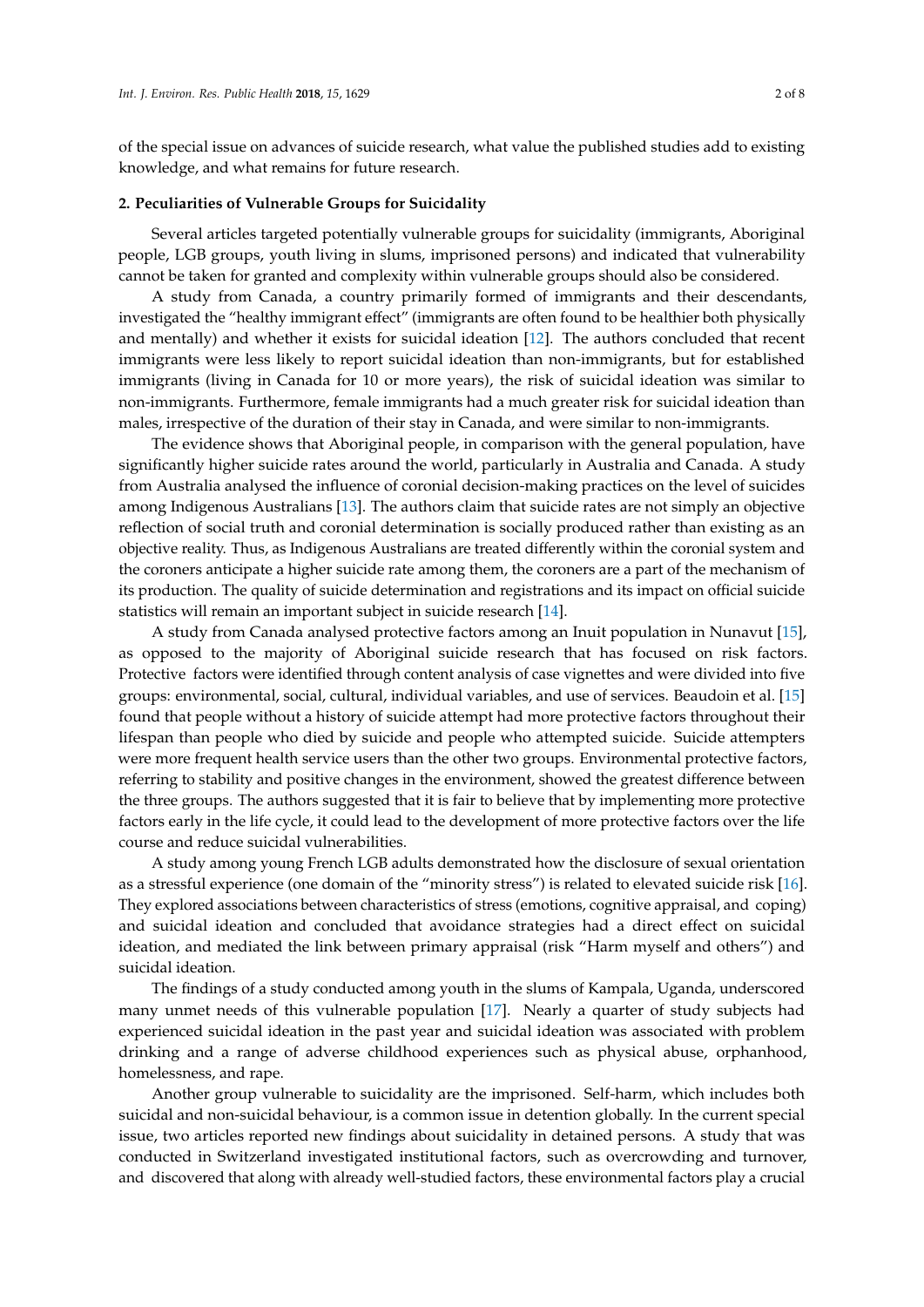role—self-harm was higher when overcrowding and turnover increased, which also raises important human rights concerns [\[18\]](#page-6-2). Another study about risk factors in detention was conducted within the youth justice system in Sri Lanka, which helps to fill the gap in knowledge of detained young people from low- and middle-income countries [\[19\]](#page-6-3). This study identified high rates of self-harm, self-harm ideation, and self-harm with suicidal intent among these young people and several important psycho-social risk factors (e.g., being female, victimization of sexual abuse, exposure to self-harm by friends).

## **3. Gender Differences in Late Life Suicide Attempts**

Although much research has been conducted about gender differences in suicidal behaviour, there is still limited knowledge about gender differences in late life suicide attempts. A Swedish study compared clinical characteristics of women and men aged 70 years and over that were hospitalised after a suicide attempt and found strikingly similar figures for depression, functional disability, and self-reported reasons for attempting suicide [\[20\]](#page-6-4). Only substance use disorder was a significantly different clinical variable and was noted more frequently in men.

#### **4. Suicidality in the Family and Educational Setting Context**

Three articles shed light on self-harm and suicidality in the family context. A systematic overview made an endeavour to identify measures to prevent the familial transmission of suicidal behaviour [\[21\]](#page-6-5). The authors found only a limited number of studies (only four articles, with three of them published on different aspects of the same study) about interventions that include the children of patients hospitalized with a suicide attempt. The lack of research in this area is striking, as this is a well-documented high-risk group of youth.

A different perspective of the family context was given in a systematic review by Curtis et al. [\[22\]](#page-6-6). Self-harm in youth is often stigmatised and misunderstood, which causes significant barriers to help-seeking for both parents and the youth themselves. The authors were interested in examining the perspectives of both young people (their expectations and preferences) and parents (their responses and feelings). This article highlights the need for accessible resources that seek to alleviate parents' distress, influence the strategies implemented to manage the young person's self-harm behaviour, reduce the self-blame of family members, and increase the likelihood of parental help-seeking [\[22\]](#page-6-6).

An Australian study performed among the non-clinical adult population also highlighted the importance of family while talking about risk for self-injury [\[23\]](#page-6-7). The study examined the relationships between expressed emotions and shame, emotional involvement, depression, anxiety, stress, and non-suicidal self-injury in caregiving environments. In the final model, emotional involvement and overall shame were the only significant predictors of self-injury status. These findings have important treatment implications for engaging key family members in intervention and prevention efforts.

An article from Hungary about direct self-injurious behaviour compared two groups of youth—vocational school and high school students [\[24\]](#page-6-8). A vocational school is an educational setting generally associated with a lower socioeconomic status and this population is understudied. Direct self-injurious behaviour lifetime prevalence was significantly higher among the vocational students and it was associated with suicidal ideation. Students in the two groups also differed in the frequencies of certain life events.

# **5. Suicide Bereavement**

The death of a close person by suicide is a severe trauma that can cause long-term negative consequences for both mental and physical health and increase the risk of suicide of those left behind. In the current special issue, three qualitative analyses are about suicide bereavement. Ross et al. [\[25\]](#page-6-9) examined the individual experiences of both mothers and fathers bereaved by suicide in Australia. Qualitative analysis identified three key themes: searching for answers and sense-making, coping strategies and support, and finding meaning and purpose. The results indicated that adapting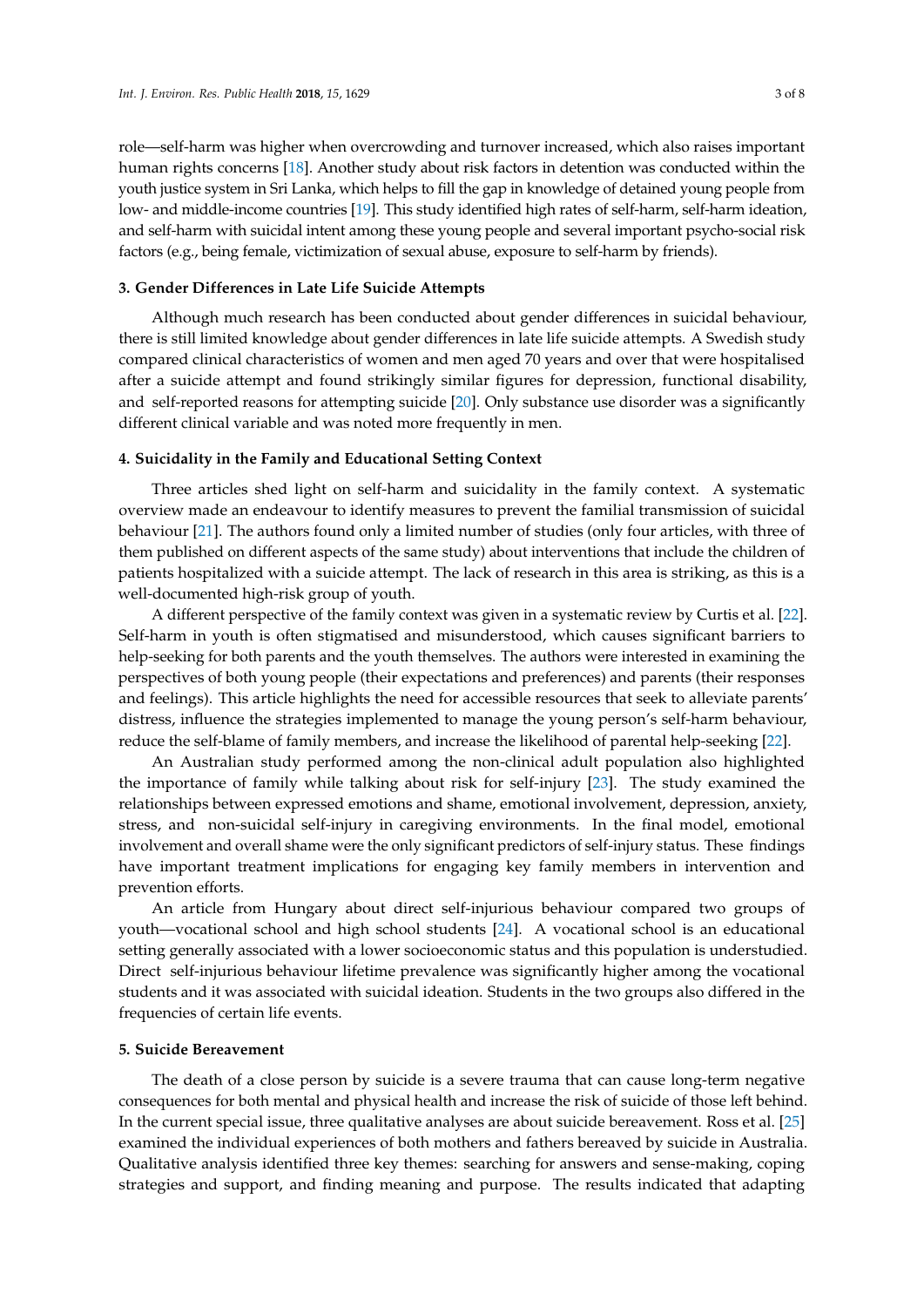to bereavement is a dynamic and fluctuating process and there is a hope for parents that their traumatic loss may also present new pathways to personal growth, stronger relationships, and a greater appreciation for life.

Two analyses from the same study in the United Kingdom, about bereavement by suicide, were presented by Pitman et al. [\[26,](#page-6-10)[27\]](#page-6-11). In the first paper, the authors explored the nature of young adults' experiences of bereavement support and their suggestions regarding appropriate support provision [\[26\]](#page-6-10). The results showed that informal networks (family, friends, and peers) are the main source of emotional and practical support and even if offers are not taken up, knowing that potential support exists is comforting. Health professionals also have an important role and they are expected to be proactive. In the second paper, the objective was to further explore the impact of suicide on occupational functioning in work or educational settings [\[27\]](#page-6-11). It is already known that people bereaved by suicide have a greater probability to drop-out from work or school, but the current study adds the necessary context to it. The authors discovered specific aspects of grief—tearfulness, anger, reduced motivation, poor concentration, and anxiety—that have a major impact on educational and work performance. They also identified weaknesses in the institutional support and indications as to how these might be improved.

# **6. Telephone Crisis Helpline**

The telephone crisis helpline that has a crucial role in suicide prevention was the topic of two articles from Australia [\[28](#page-6-12)[,29\]](#page-6-13). In the first article, the authors explored whether the telephone crisis-line workers use patterns of signs to decide whether a caller might be suicidal, and whether these are influenced by caller characteristics such as gender [\[28\]](#page-6-12). Three patterns of suicide signs were uncovered—mood, hopelessness, and anger—which were different for male and female callers. The other paper specifically explored whether helpline callers' gender is associated with telephone crisis-line workers' ratings of callers' suicide risk and their intention to use support-oriented or intervention-oriented skills [\[29\]](#page-6-13). The authors found that, generally, suicidal potential in both male and female callers expressing signs of suicide is recognized, but under some circumstances, the callers' gender (being male) might influence telephone crisis-line workers' intention to use intervention-oriented skills with the caller.

#### **7. Copycat Effect and Contagion of Suicidal Behaviour**

An important subject in suicide research is the copycat effect that is expressed in contagion of suicidal behaviour. This effect can be observed, for example, if suicide occurs in a school setting. The study by Gould et al. [\[30\]](#page-6-14) conducted in the USA/New York State investigated the impact of a schoolmate's suicide on the school's student population overall. The study sought to determine whether there is excess psychological morbidity among students exposed to this event and whether students' attitudes about coping and help-seeking strategies are more or less problematic. There was no excess of serious psychological morbidity (serious suicidality, depression) among the general population of students. However, two vulnerable groups were identified—students with recent negative life events and less close friends (but not the closest friends, as might be expected). Adaptive help-seeking attitudes increased in the general student population, but not for friends or for those with more negative life events.

Another study about the copycat effect investigated rather sensational and rare events—pilot-assisted suicides in the USA and Germany after the Germanwings 2015 incident in the French Alps [\[31\]](#page-6-15). Although rare events, they attracted significant media attention. The study results showed that in Germany, there were no aircraft-assisted pilot suicides and the relative aircraft-assisted pilot suicide risk for the USA was statistically non-significant. Responsible media coverage is important due to the large amount of publicity these events attract.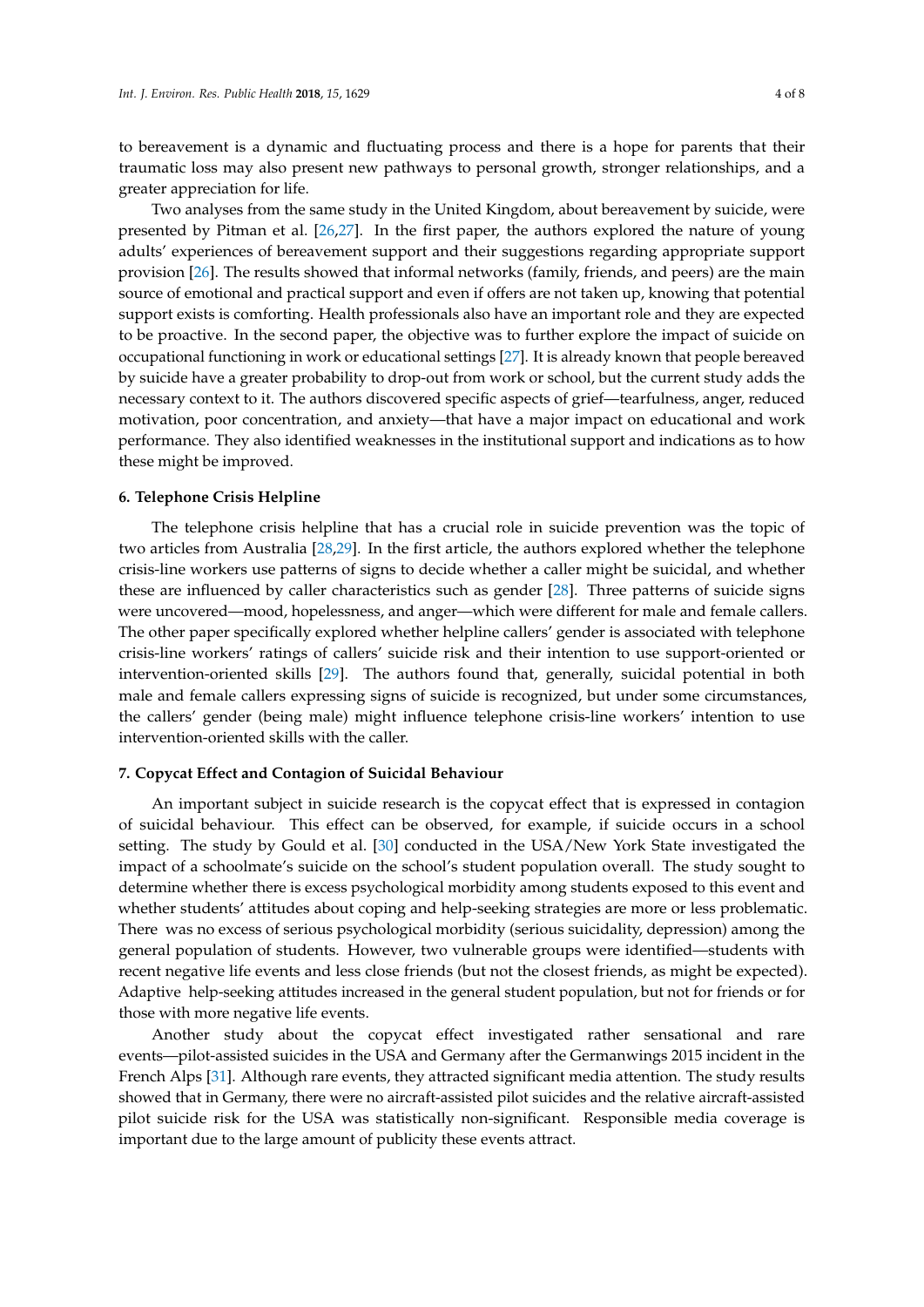# **8. Help-Seeking in Military Context**

Seeking help can be particularly complicated in special conditions, such as the military context, as service members believe seeking mental health treatment may negatively impact their military career. A study conducted among the U.S. Marine Corps tested if the service members who received care at military treatment facilities would be more likely to experience disruptions to their military careers [\[32\]](#page-6-16). Findings suggested that roughly half of treatment-seeking service members received potentially career-affecting treatment recommendations, and treatment-seeking service members were more likely to separate from military service, but no more likely to experience involuntary separation.

## **9. Aspects to Consider about Suicide Prevention in Clinical Context**

Several articles reported the results from studies conducted in clinical settings. A study performed in Sweden about secondary prevention (i.e., targeted to high risk groups) tested the effectiveness of systematised mood-regulation focused cognitive behavioural therapy (MR-CBT) in comparison with the treatment as usual (TAU) [\[33\]](#page-6-17). At the end of treatment, the suicidal events were significantly reduced in the MR-CBT group, but not in the TAU group. Although the study sample was small, the results are encouraging enough to suggest that further studies should be undertaken.

The function of personality (as conceptualised by the Five-Factor model) in the Interpersonal-Psychological Theory of Suicide was explored in a Swiss clinical sample of suicidal patients [\[34\]](#page-6-18). Bearing in mind that other factors may play a more important role in suicidality than personality, the study results advocate personality as a potential determinant of the desire for suicide and the acquired capability for suicide as conceptualised by the Interpersonal-Psychological Theory of Suicide, a leading theoretical framework in suicidality. This provides health professionals with information that is potentially useful in their daily practice, for example, for constructing strong therapeutic alliances.

A study from Portugal aimed to describe health professionals' practices when facing suicidal patients [\[35\]](#page-7-0). In general, they found it probable that health professionals (psychologists, psychiatrists, GPs) perform a comprehensive assessment of risk. A chain of care through a multidisciplinary approach was also scored as likely. The involvement of the family in the therapeutic process was considered with moderate probability. Formal instruments and protocols, including no-suicide contracts, are unlikely to be used. Training in suicide prevention and a higher number of patient suicide attempts were associated with a higher probability to perform a comprehensive assessment.

# **10. Economic Costs of Suicide**

Although human suffering caused by suicidal behaviour is paramount, it would be useful to know what the economic costs of suicides for society are. An Australian study sought to estimate the economic cost of youth suicide (aged 15–24) [\[36\]](#page-7-1). The main outcome measure was the monetized burden of youth suicide and the costs were evaluated as direct costs, indirect costs, and intangible costs. Such information may be useful for informing policy in effective suicide prevention strategies.

## **11. Implications for Future Studies**

Last but not least, an article from Australia highlights current status and reports on the next steps in suicide prevention research by analysing the published journal papers, funded grants, and views of stakeholders [\[37\]](#page-7-2). There has been strong emphasis on epidemiological studies, while funding for intervention studies has declined, despite the fact that stakeholders have always identified intervention studies as being the highest future research priority. Hence, as the authors declare, "If we are to make real advances in suicide prevention, we need to know what works, and identify and test effective interventions."

There is a growing body of research in the field of suicide, this complex societal and yet individual phenomenon, and its prevention; there is a greater awareness that suicidal behaviour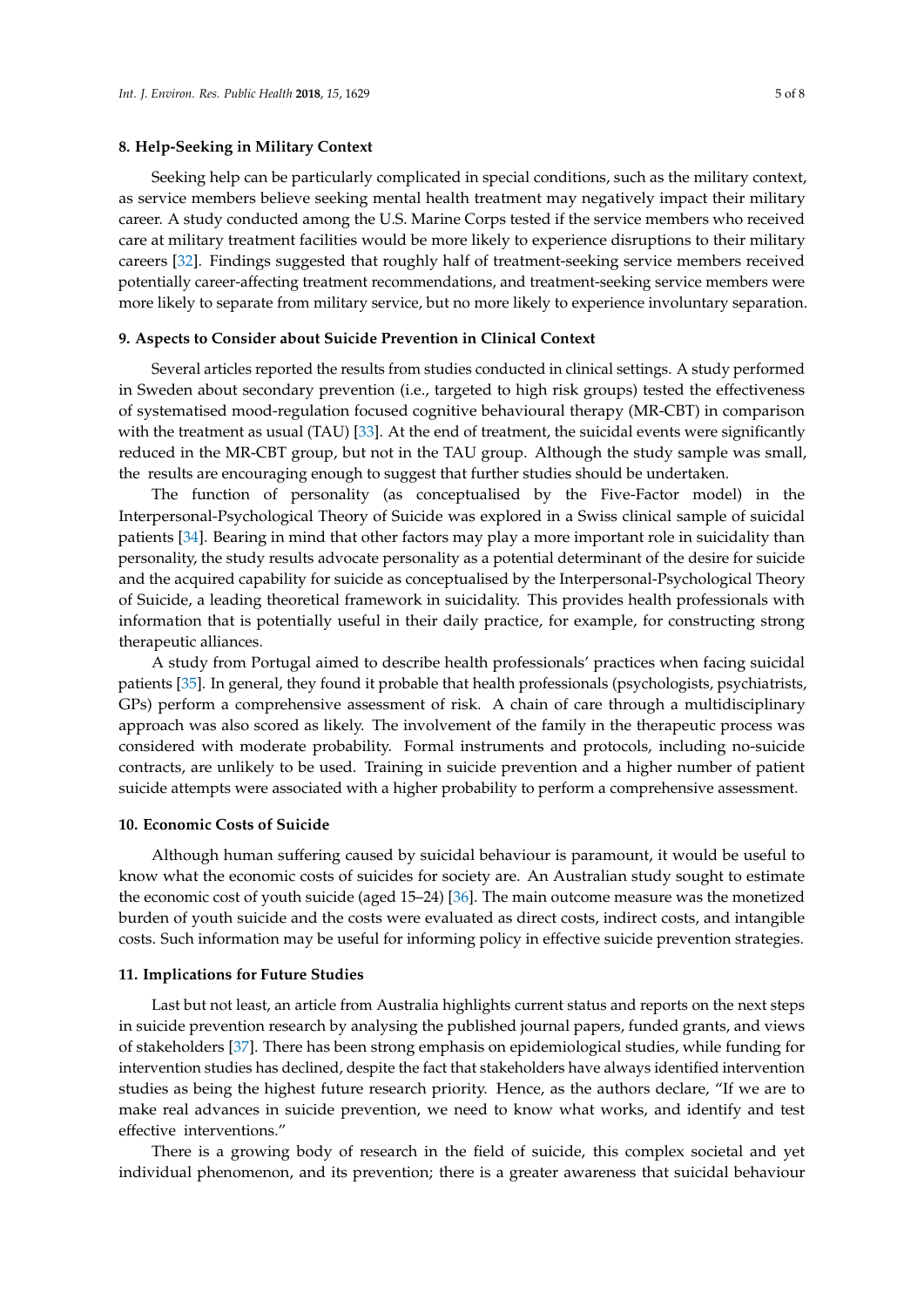is preventable. This special issue has collected a broad range of high-quality papers that have made valuable contributions to the existing knowledge. Growing awareness of the vulnerability of diverse groups is informing better public health policy development. Tools such as social media provide new opportunities for raising awareness, detection, and prevention strategies. With these tools and a greater understanding of the socio-environmental factors influencing suicidal behaviour, more effective risk assessment and prevention strategies can be formed.

**Author Contributions:** M.S. and K.K. developed the concept and outline of the article; M.S. wrote the first draft of the manuscript; K.K. revised and improved the first draft critically; both authors approved the final version of the article.

**Funding:** This research received no external funding.

**Conflicts of Interest:** The authors declare no conflict of interest.

# **References**

- <span id="page-5-0"></span>1. World Health Organization. Global Health Observatory (GHO) Data. Available online: [http://www.who.](http://www.who.int/gho/mental_health/en/) [int/gho/mental\\_health/en/](http://www.who.int/gho/mental_health/en/) (accessed on 18 July 2018).
- <span id="page-5-2"></span>2. World Health Organization. *Mental Health Atlas*; WHO: Geneva, Switzerland, 2018.
- <span id="page-5-1"></span>3. World Health Organization. *Preventing Suicide: A Global Imperative*; WHO: Geneva, Switzerland, 2014.
- <span id="page-5-3"></span>4. Värnik, P. Suicide in the world. *Int. J. Environ. Res. Public Health* **2012**, *9*, 760–771. [\[CrossRef\]](http://dx.doi.org/10.3390/ijerph9030760) [\[PubMed\]](http://www.ncbi.nlm.nih.gov/pubmed/22690161)
- <span id="page-5-4"></span>5. Värnik, P.; Wasserman, D. Global suicide. In *Biological Aspects of Suicidal Behavior*; Kaschka, W.P., Rujescu, D., Eds.; Karger: Basel, Switzerland, 2016; Volume 30, pp. 1–10, ISBN 978-3-318-05583-2.
- <span id="page-5-5"></span>6. Bertolote, J.M.; Fleischmann, A.; De Leo, D.; Wasserman, D. Suicidal thoughts, suicide plans and attempts in the general population on different continents. In *Oxford Textbook of Suicidology and Suicide Prevention: A Global Perspective*; Wasserman, D., Wasserman, C., Eds.; Oxford University Press: Oxford, UK, 2009; pp. 99–104, ISBN 978-0-19-857005-9.
- <span id="page-5-6"></span>7. World Health Organization. *Towards Evidence—Based Suicide Prevention Programmes*; WHO: Geneva, Switzerland, 2010.
- <span id="page-5-7"></span>8. Mann, J.J.; Apter, A.; Bertolote, J.; Beautrais, A.; Currier, D.; Mehlum, L.; Malone, K.; Marusic, A.; Lonnqvist, J.; Rutz, W.; et al. Suicide prevention strategies: A systematic review. *JAMA* **2005**, *294*, 2064–2074. [\[CrossRef\]](http://dx.doi.org/10.1001/jama.294.16.2064) [\[PubMed\]](http://www.ncbi.nlm.nih.gov/pubmed/16249421)
- 9. Zalsman, G.; Hawton, K.; Wasserman, D.; van Heeringen, K.; Arensman, E.; Sarchiapone, M.; Carli, V.; Höschl, C.; Winkler, P.; Balazs, J.; et al. Evidence-based national suicide prevention taskforce in Europe: A consensus position paper. *Eur. Neuropsychopharmacol.* **2017**, *27*, 418–421. [\[CrossRef\]](http://dx.doi.org/10.1016/j.euroneuro.2017.01.012) [\[PubMed\]](http://www.ncbi.nlm.nih.gov/pubmed/28161247)
- <span id="page-5-8"></span>10. Zalsman, G.; Hawton, K.; Wasserman, D.; van Heeringen, K.; Arensman, E.; Sarchiapone, M.; Carli, V.; Höschl, C.; Barzilay, R.; Balazs, J.; et al. Suicide prevention strategies revisited: 10-year systematic review. *Lancet Psychiatry* **2016**, *3*, 646–659. [\[CrossRef\]](http://dx.doi.org/10.1016/S2215-0366(16)30030-X)
- <span id="page-5-9"></span>11. Franklin, J.C.; Ribeiro, J.D.; Fox, K.R.; Bentley, K.H.; Kleiman, E.M.; Huang, X.; Musacchio, K.M.; Jaroszewski, A.C.; Chang, B.P.; Nock, M.K. Risk factors for suicidal thoughts and behaviors: A meta-analysis of 50 years of research. *Psychol. Bull.* **2017**, *143*, 187–232. [\[CrossRef\]](http://dx.doi.org/10.1037/bul0000084) [\[PubMed\]](http://www.ncbi.nlm.nih.gov/pubmed/27841450)
- <span id="page-5-10"></span>12. Elamoshy, R.; Feng, C. Suicidal ideation and healthy immigrant effect in the Canadian population: A cross-sectional population based study. *Int. J. Environ. Res. Public Health* **2018**, *15*, 848. [\[CrossRef\]](http://dx.doi.org/10.3390/ijerph15050848) [\[PubMed\]](http://www.ncbi.nlm.nih.gov/pubmed/29693576)
- <span id="page-5-11"></span>13. Tait, G.; Carpenter, B.; Jowett, S. Coronial practice, indigeneity and suicide. *Int. J. Environ. Res. Public Health* **2018**, *15*, 765. [\[CrossRef\]](http://dx.doi.org/10.3390/ijerph15040765) [\[PubMed\]](http://www.ncbi.nlm.nih.gov/pubmed/29659514)
- <span id="page-5-12"></span>14. Värnik, P.; Sisask, M.; Värnik, A.; Laido, Z.; Meise, U.; Ibelshäuser, A.; Van Audenhove, C.; Reynders, A.; Kocalevent, R.-D.; Kopp, M.; et al. Suicide registration in eight European countries: A qualitative analysis of procedures and practices. *Forensic Sci. Int.* **2010**, *202*, 86–92. [\[CrossRef\]](http://dx.doi.org/10.1016/j.forsciint.2010.04.032) [\[PubMed\]](http://www.ncbi.nlm.nih.gov/pubmed/20483553)
- <span id="page-5-13"></span>15. Beaudoin, V.; Séguin, M.; Chawky, N.; Affleck, W.; Chachamovich, E.; Turecki, G. Protective factors in the Inuit population of nunavut: A comparative study of people who died by suicide, people who attempted suicide, and people who never attempted suicide. *Int. J. Environ. Res. Public Health* **2018**, *15*, 144. [\[CrossRef\]](http://dx.doi.org/10.3390/ijerph15010144) [\[PubMed\]](http://www.ncbi.nlm.nih.gov/pubmed/29337928)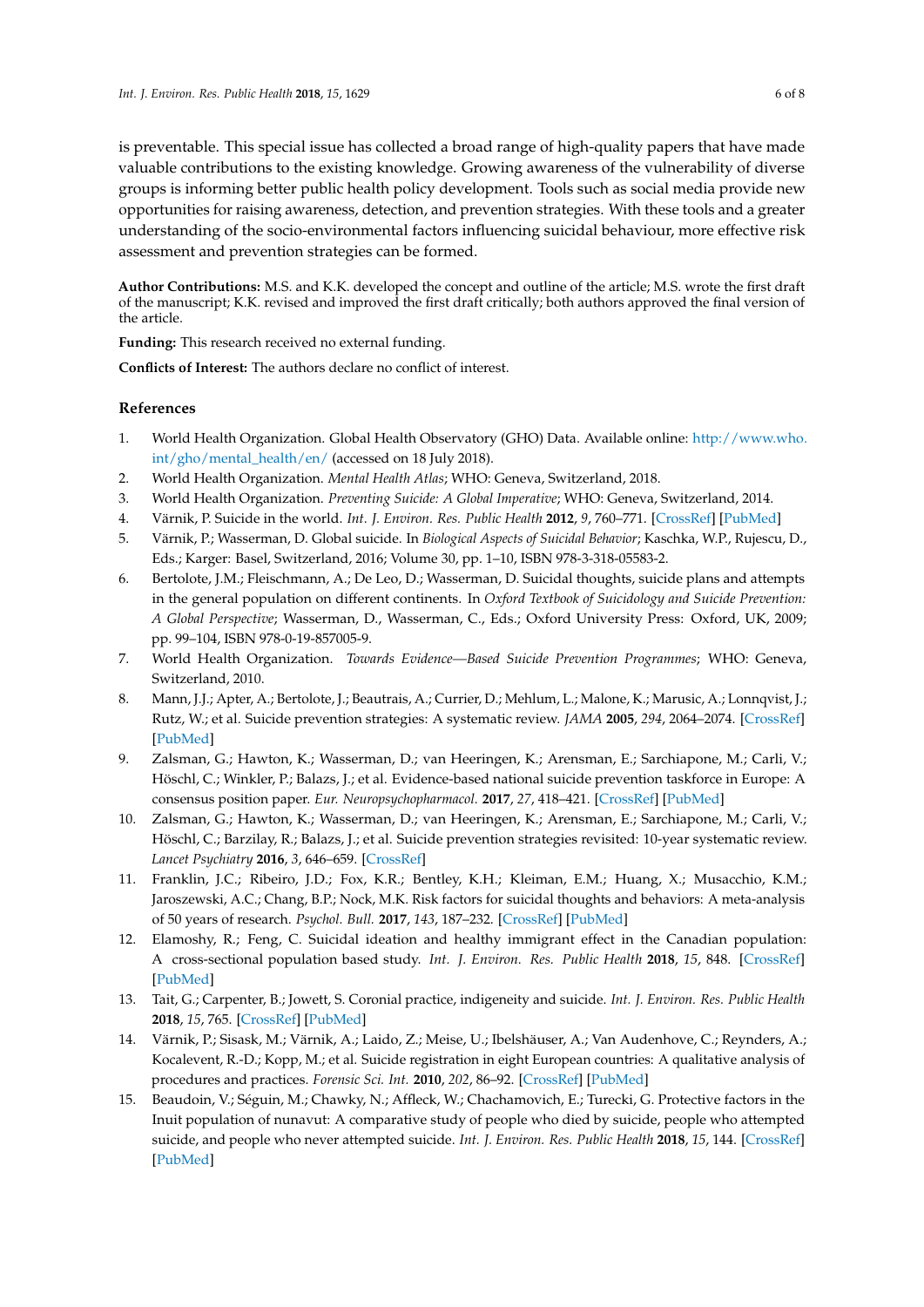- <span id="page-6-0"></span>16. Charbonnier, E.; Dumas, F.; Chesterman, A.; Graziani, P. Characteristics of stress and suicidal ideation in the disclosure of sexual orientation among young French LGB adults. *Int. J. Environ. Res. Public Health* **2018**, *15*, 290. [\[CrossRef\]](http://dx.doi.org/10.3390/ijerph15020290) [\[PubMed\]](http://www.ncbi.nlm.nih.gov/pubmed/29414915)
- <span id="page-6-1"></span>17. Culbreth, R.; Swahn, M.H.; Ndetei, D.; Ametewee, L.; Kasirye, R. Suicidal ideation among youth living in the slums of Kampala, Uganda. *Int. J. Environ. Res. Public Health* **2018**, *15*, 298. [\[CrossRef\]](http://dx.doi.org/10.3390/ijerph15020298) [\[PubMed\]](http://www.ncbi.nlm.nih.gov/pubmed/29425129)
- <span id="page-6-2"></span>18. Baggio, S.; Gétaz, L.; Tran, N.T.; Peigné, N.; Chacowry Pala, K.; Golay, D.; Heller, P.; Bodenmann, P.; Wolff, H. Association of overcrowding and turnover with self-harm in a Swiss pre-trial prison. *Int. J. Environ. Res. Public Health* **2018**, *15*, 601. [\[CrossRef\]](http://dx.doi.org/10.3390/ijerph15040601) [\[PubMed\]](http://www.ncbi.nlm.nih.gov/pubmed/29584625)
- <span id="page-6-3"></span>19. Hettiarachchi, L.V.; Kinner, S.A.; Tibble, H.; Borschmann, R. Self-harm among young people detained in the youth justice system in Sri Lanka. *Int. J. Environ. Res. Public Health* **2018**, *15*, 209. [\[CrossRef\]](http://dx.doi.org/10.3390/ijerph15020209) [\[PubMed\]](http://www.ncbi.nlm.nih.gov/pubmed/29373512)
- <span id="page-6-4"></span>20. Wiktorsson, S.; Rydberg Sterner, T.; Mellqvist Fässberg, M.; Skoog, I.; Ingeborg Berg, A.; Duberstein, P.; Van Orden, K.; Waern, M. Few sex differences in hospitalized suicide attempters aged 70 and above. *Int. J. Environ. Res. Public Health* **2018**, *15*, 141. [\[CrossRef\]](http://dx.doi.org/10.3390/ijerph15010141) [\[PubMed\]](http://www.ncbi.nlm.nih.gov/pubmed/29337907)
- <span id="page-6-5"></span>21. Lunde, I.; Myhre Reigstad, M.; Frisch Moe, K.; Grimholt, T.K. Systematic literature review of attempted suicide and offspring. *Int. J. Environ. Res. Public Health* **2018**, *15*, 937. [\[CrossRef\]](http://dx.doi.org/10.3390/ijerph15050937) [\[PubMed\]](http://www.ncbi.nlm.nih.gov/pubmed/29738447)
- <span id="page-6-6"></span>22. Curtis, S.; Thorn, P.; McRoberts, A.; Hetrick, S.; Rice, S.; Robinson, J. Caring for young people who self-harm: A review of perspectives from families and young people. *Int. J. Environ. Res. Public Health* **2018**, *15*, 950. [\[CrossRef\]](http://dx.doi.org/10.3390/ijerph15050950) [\[PubMed\]](http://www.ncbi.nlm.nih.gov/pubmed/29747476)
- <span id="page-6-7"></span>23. Hack, J.; Martin, G. Expressed emotion, shame, and non-suicidal self-injury. *Int. J. Environ. Res. Public Health* **2018**, *15*, 890. [\[CrossRef\]](http://dx.doi.org/10.3390/ijerph15050890) [\[PubMed\]](http://www.ncbi.nlm.nih.gov/pubmed/29710866)
- <span id="page-6-8"></span>24. Horváth, L.O.; Balint, M.; Ferenczi-Dallos, G.; Farkas, L.; Gadoros, J.; Gyori, D.; Kereszteny, A.; Meszaros, G.; Szentivanyi, D.; Velo, S.; et al. Direct self-injurious behavior (D-SIB) and life events among vocational school and high school students. *Int. J. Environ. Res. Public Health* **2018**, *15*, 1068. [\[CrossRef\]](http://dx.doi.org/10.3390/ijerph15061068) [\[PubMed\]](http://www.ncbi.nlm.nih.gov/pubmed/29795028)
- <span id="page-6-9"></span>25. Ross, V.; Kõlves, K.; Kunde, L.; De Leo, D. Parents' experiences of suicide-bereavement: A qualitative study at 6 and 12 months after loss. *Int. J. Environ. Res. Public Health* **2018**, *15*, 618. [\[CrossRef\]](http://dx.doi.org/10.3390/ijerph15040618) [\[PubMed\]](http://www.ncbi.nlm.nih.gov/pubmed/29597297)
- <span id="page-6-10"></span>26. Pitman, A.; De Souza, T.; Khrisna Putri, A.; Stevenson, F.; King, M.; Osborn, D.; Morant, N. Support needs and experiences of people bereaved by suicide: Qualitative findings from a cross-sectional British study of bereaved young adults. *Int. J. Environ. Res. Public Health* **2018**, *15*, 666. [\[CrossRef\]](http://dx.doi.org/10.3390/ijerph15040666) [\[PubMed\]](http://www.ncbi.nlm.nih.gov/pubmed/29614053)
- <span id="page-6-11"></span>27. Pitman, A.; Khrisna Putri, A.; De Souza, T.; Stevenson, F.; King, M.; Osborn, D.; Morant, N. The impact of suicide bereavement on educational and occupational functioning: A qualitative study of 460 bereaved adults. *Int. J. Environ. Res. Public Health* **2018**, *15*, 643. [\[CrossRef\]](http://dx.doi.org/10.3390/ijerph15040643) [\[PubMed\]](http://www.ncbi.nlm.nih.gov/pubmed/29614731)
- <span id="page-6-12"></span>28. Hunt, T.; Wilson, C.; Caputi, P.; Wilson, I.; Woodward, A. Patterns of signs that telephone crisis support workers associate with suicide risk in telephone crisis line callers. *Int. J. Environ. Res. Public Health* **2018**, *15*, 235. [\[CrossRef\]](http://dx.doi.org/10.3390/ijerph15020235) [\[PubMed\]](http://www.ncbi.nlm.nih.gov/pubmed/29385780)
- <span id="page-6-13"></span>29. Hunt, T.; Wilson, C.J.; Caputi, P.; Wilson, I.; Woodward, A. The impact of caller gender on telephone crisis-helpline workers' interpretation of suicidality in caller vignettes. *Int. J. Environ. Res. Public Health* **2018**, *15*, 831. [\[CrossRef\]](http://dx.doi.org/10.3390/ijerph15040831) [\[PubMed\]](http://www.ncbi.nlm.nih.gov/pubmed/29690628)
- <span id="page-6-14"></span>30. Gould, M.S.; Lake, A.M.; Kleinman, M.; Galfalvy, H.; Chowdhury, S.; Madnick, A. Exposure to suicide in high schools: Impact on serious suicidal ideation/behavior, depression, maladaptive coping strategies, and attitudes toward help-seeking. *Int. J. Environ. Res. Public Health* **2018**, *15*, 455. [\[CrossRef\]](http://dx.doi.org/10.3390/ijerph15030455) [\[PubMed\]](http://www.ncbi.nlm.nih.gov/pubmed/29509702)
- <span id="page-6-15"></span>31. Laukkala, T.; Vuorio, A.; Bor, R.; Budowle, B.; Navathe, P.; Pukkala, E.; Sajantila, A. Copycats in pilot aircraft-assisted suicides after the germanwings incident. *Int. J. Environ. Res. Public Health* **2018**, *15*, 491. [\[CrossRef\]](http://dx.doi.org/10.3390/ijerph15030491) [\[PubMed\]](http://www.ncbi.nlm.nih.gov/pubmed/29534475)
- <span id="page-6-16"></span>32. Ghahramanlou-Holloway, M.; LaCroix, J.M.; Koss, K.; Perera, K.U.; Rowan, A.; VanSickle, M.R.; Novak, L.A.; Trieu, T.H. Outpatient mental health treatment utilization and military career impact in the United States marine corps. *Int. J. Environ. Res. Public Health* **2018**, *15*, 828. [\[CrossRef\]](http://dx.doi.org/10.3390/ijerph15040828) [\[PubMed\]](http://www.ncbi.nlm.nih.gov/pubmed/29690594)
- <span id="page-6-17"></span>33. Högberg, G.; Hällström, T. Mood regulation focused CBT based on memory reconsolidation, reduced suicidal ideation and depression in youth in a randomised controlled study. *Int. J. Environ. Res. Public Health* **2018**, *15*, 921. [\[CrossRef\]](http://dx.doi.org/10.3390/ijerph15050921) [\[PubMed\]](http://www.ncbi.nlm.nih.gov/pubmed/29734740)
- <span id="page-6-18"></span>34. Baertschi, M.; Costanza, A.; Canuto, A.; Weber, K. The function of personality in suicidal ideation from the perspective of the interpersonal-psychological theory of suicide. *Int. J. Environ. Res. Public Health* **2018**, *15*, 636. [\[CrossRef\]](http://dx.doi.org/10.3390/ijerph15040636) [\[PubMed\]](http://www.ncbi.nlm.nih.gov/pubmed/29601506)